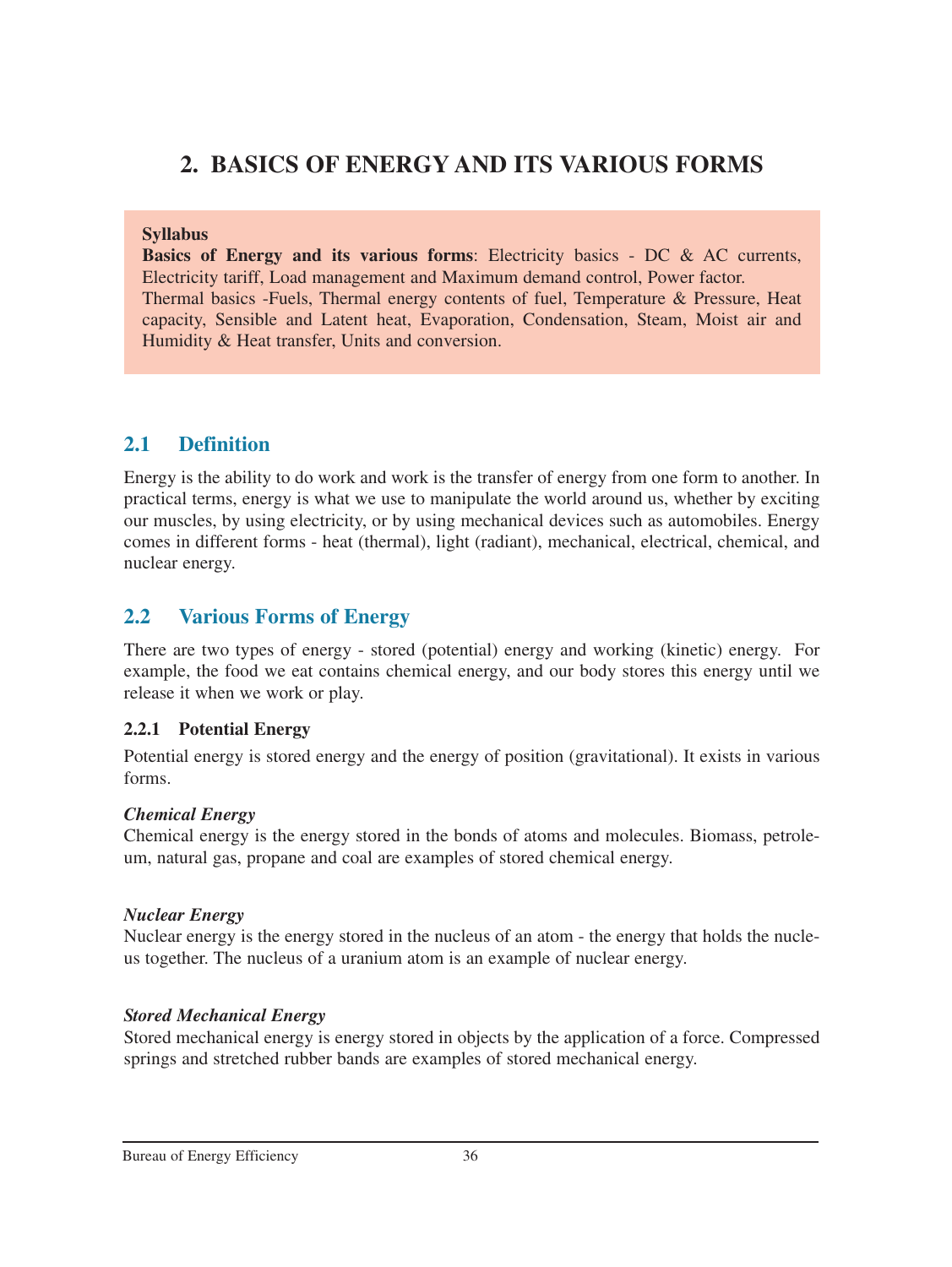## *Gravitational Energy*

Gravitational energy is the energy of place or position. Water in a reservoir behind a hydropower dam is an example of gravitational energy. When the water is released to spin the turbines, it becomes motion energy.

## **2.2.2 Kinetic Energy**

Kinetic energy is energy in motion- the motion of waves, electrons, atoms, molecules and substances. It exists in various forms.

## *Radiant Energy*

Radiant energy is electromagnetic energy that travels in transverse waves. Radiant energy includes visible light, x-rays, gamma rays and radio waves. Solar energy is an example of radiant energy.

## *Thermal Energy*

Thermal energy (or heat) is the internal energy in substances- the vibration and movement of atoms and molecules within substances. Geothermal energy is an example of thermal energy.

## *Motion*

The movement of objects or substances from one place to another is motion. Wind and hydropower are examples of motion.

## *Sound*

Sound is the movement of energy through substances in longitudinal (compression/rarefaction) waves.

## *Electrical Energy*

Electrical energy is the movement of electrons. Lightning and electricity are examples of electrical energy.

## **2.2.3 Energy Conversion**

Energy is defined as "the ability to do work." In this sense, examples of work include moving something, lifting something, warming something, or lighting something. The following is an example of the transformation of different types of energy into heat and power.



It is difficult to imagine spending an entire day without using energy. We use energy to light our cities and homes, to power machinery in factories, cook our food, play music, and operate our TV.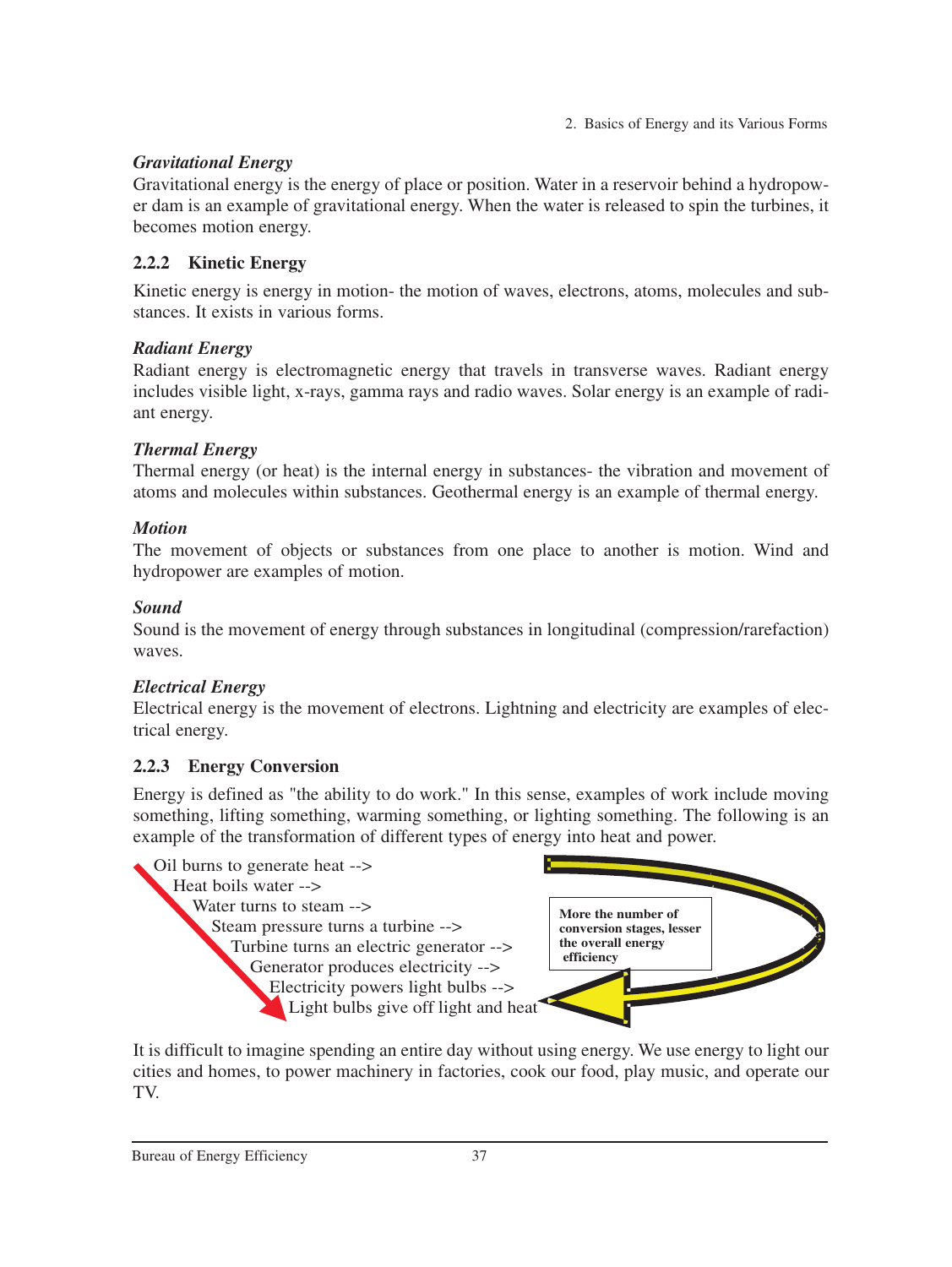## **2.2.4 Grades of Energy**

## **High-Grade Energy**

Electrical and chemical energy are high-grade energy, because the energy is concentrated in a small space. Even a small amount of electrical and chemical energy can do a great amount of work. The molecules or particles that store these forms of energy are highly ordered and compact and thus considered as high grade energy. High-grade energy like electricity is better used for high grade applications like melting of metals rather than simply heating of water.

## **Low-Grade Energy**

Heat is low-grade energy. Heat can still be used to do work (example of a heater boiling water), but it rapidly dissipates. The molecules, in which this kind of energy is stored (air and water molecules), are more randomly distributed than the molecules of carbon in a coal. This disordered state of the molecules and the dissipated energy are classified as low-grade energy.

# **2.3 Electrical Energy Basics**

Electric current is divided into two types: Directional Current (DC) and Alternating Current  $(AC).$ 

# **Directional (Direct) Current**

A non-varying, unidirectional electric current (Example: Current produced by batteries)

## *Characteristics:*

- **•** Direction of the flow of positive and negative charges does not change with time
- Direction of current (direction of flow for positive charges) is constant with time
- Potential difference (voltage) between two points of the circuit does not change polarity with time

# **Alternating Current**

A current which reverses in regularly recurring intervals of time and which has alternately positive and negative values, and occurring a specified number of times per second. (Example: Household electricity produced by generators, Electricity supplied by utilities.)

## *Characteristics:*

- Direction of the current reverses periodically with time
- Voltage (tension) between two points of the circuit changes polarity with time.
- · In 50 cycle AC, current reverses direction 100 times a second (two times during onecycle)

# **Ampere (A)**

Current is the rate of flow of charge. The ampere is the basic unit of electric current. It is that current which produces a specified force between two parallel wires, which are 1 metre apart in a vacuum.

# **Voltage (V)**

The volt is the International System of Units (SI) measure of electric potential or electromo-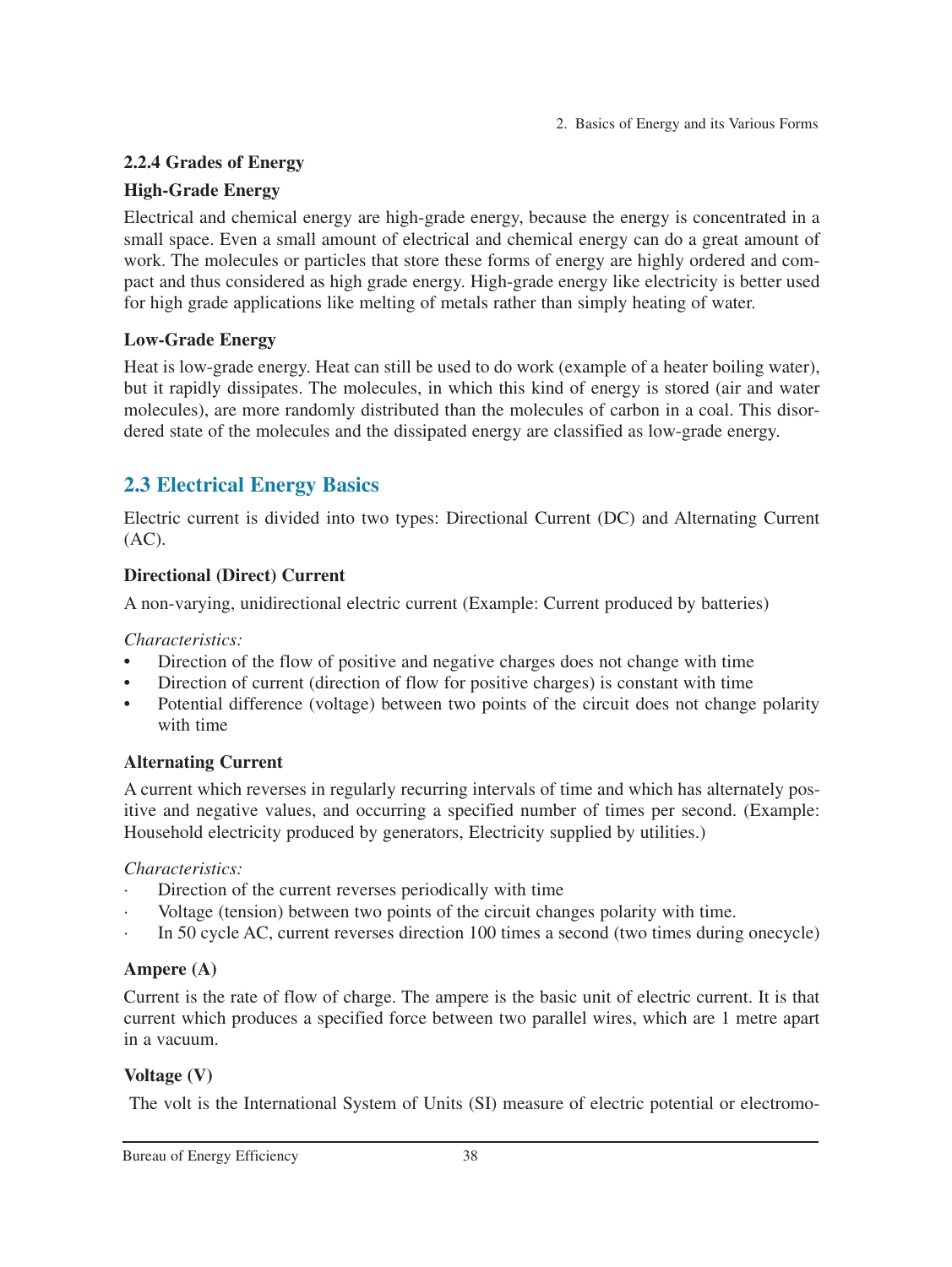tive force. A potential of one volt appears across a resistance of one ohm when a current of one ampere flows through that resistance.

1000  $V = 1$  kiloVolts (kV)

#### **Resistance**

Voltage Resistance  $=$   $-$ Current

The unit of resistance is ohm  $(\Omega)$ 

#### **Ohm' Law**

Ohm's law states that the current through a conductor is directly proportional to the potential difference across it, provided the temperature and other external conditions remain constant.

## **Frequency**

The supply frequency tells us the cycles at which alternating current changes. The unit of frequency is hertz (Hz :cycles per second).

#### **Kilovolt Ampere (kVA)**

It is the product of kilovolts and amperes. This measures the electrical load on a circuit or system. It is also called the apparent power.

1000 For a single phase electrical circuit, Apparent power(kVA)= $\frac{\text{Voltage x Amperes}}{\text{LOQ}}$ 

1000 For a three phase electrical circuit, Apparent power(kVA)= $\frac{\sqrt{3} \times \text{Voltage} \times \text{Amperes}}{1000}$ 

#### **kVAr (Reactive Power)**

kVAr is the reactive power. Reactive power is the portion of apparent power that does no work. This type of power must be supplied to all types of magnetic equipment, such as motors, transformers etc. Larger the magnetizing requirement, larger the kVAr.

#### **Kilowatt (kW) (Active Power)**

kW is the active power or the work-producing part of apparent power.

1000  $For \sin$  gle phase,  $Power(kW) = \frac{Voltage \times Amperes \times Power \cdot factor}{1.000}$ 

1000  $For Three phase, Power (kW) = \frac{1.732 x Voltage x Amperes x Power factor}{1.732 x Voltage x Amperes x Power factor}$ 

Bureau of Energy Efficiency 39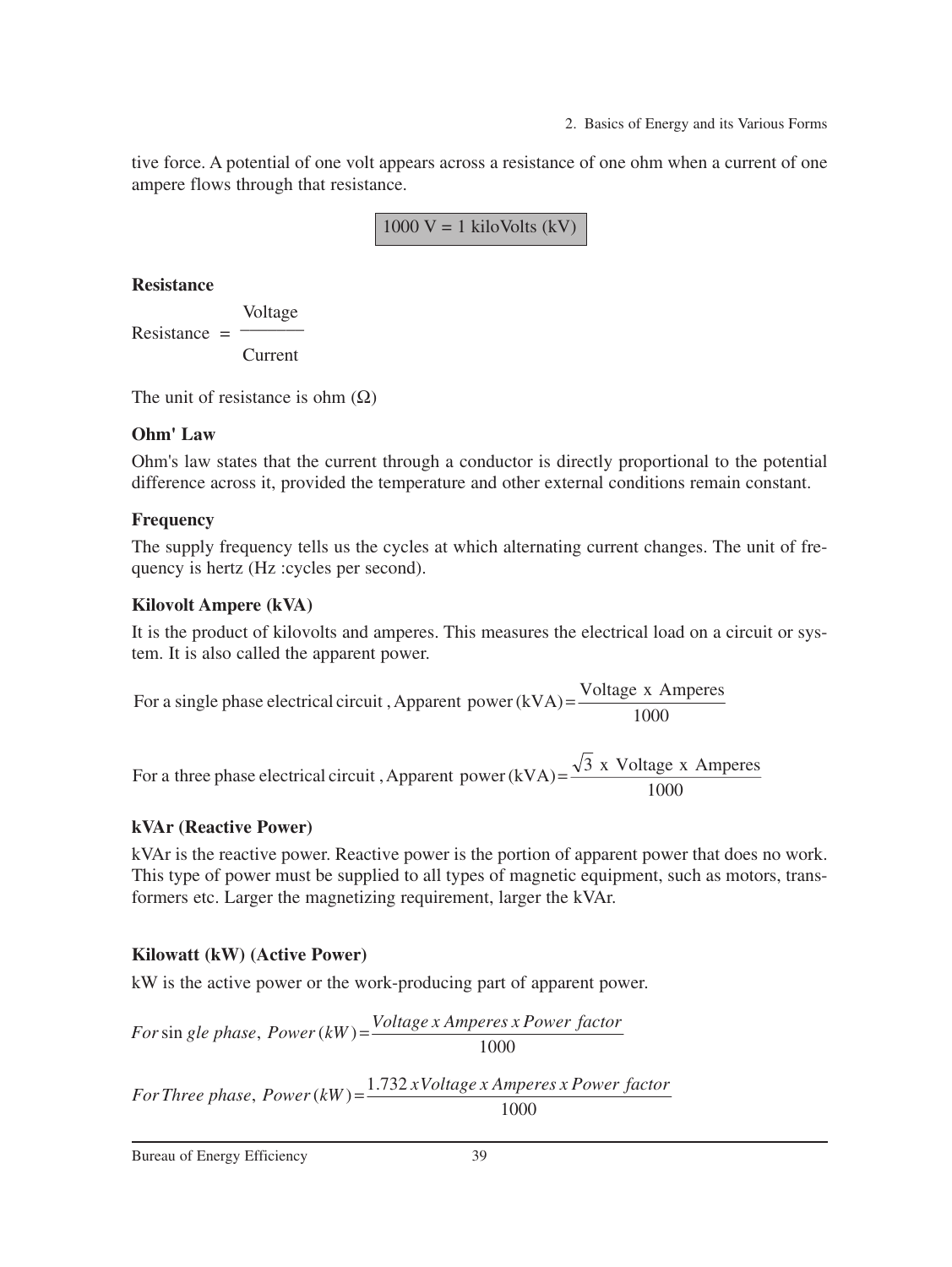### **Power Factor**

Power Factor (PF) is the ratio between the active power (kW) and apparent power (kVA).

Power Factor (Cos
$$
\Phi
$$
) = 
$$
\frac{Active Power(kW)}{Apparent Power(kVA)}
$$
  
= 
$$
\frac{kW}{\sqrt{(kW)^2 + (kVAr)^2}}
$$
  
= 1.0 (when kVar = 0)

When current lags the voltage like in inductive loads, it is called lagging power factor and when current leads the voltage like in capacitive loads, it is called leading power factor.

Inductive loads such as induction motors, transformers, discharge lamp, etc. absorb comparatively more lagging reactive power (kVAr) and hence, their power factor is poor. Lower the power factor; electrical network is loaded with more current. It would be advisable to have highest power factor (close to 1) so that network carries only active power which does real work. PF improvement is done by installing capacitors near the load centers, which improve power factor from the point of installation back to the generating station.

## **Kilowatt-hour (kWh)**

Kilowatt-hour is the energy consumed by 1000 Watts in one hour. If 1kW (1000 watts) of a electrical equipment is operated for 1 hour, it would consume 1 kWh of energy (1 unit of electricity).

For a company, it is the amount of electrical units in kWh recorded in the plant over a month for billing purpose. The company is charged / billed based on kWh consumption.

## **Electricity Tariff**

## **Calculation of electric bill for a company**

Electrical utility or power supplying companies charge industrial customers not only based on the amount of energy used (kWh) but also on the peak demand (kVA) for each month.

# **Contract Demand**

Contract demand is the amount of electric power that a customer demands from utility in a specified interval. Unit used is kVA or kW. It is the amount of electric power that the consumer agreed upon with the utility. This would mean that utility has to plan for the specified capacity.

# **Maximum demand**

Maximum demand is the highest average kVA recorded during any one-demand interval within the month. The demand interval is normally 30 minutes, but may vary from utility to utility from 15 minutes to 60 minutes. The demand is measured using a tri-vector meter / digital energy meter.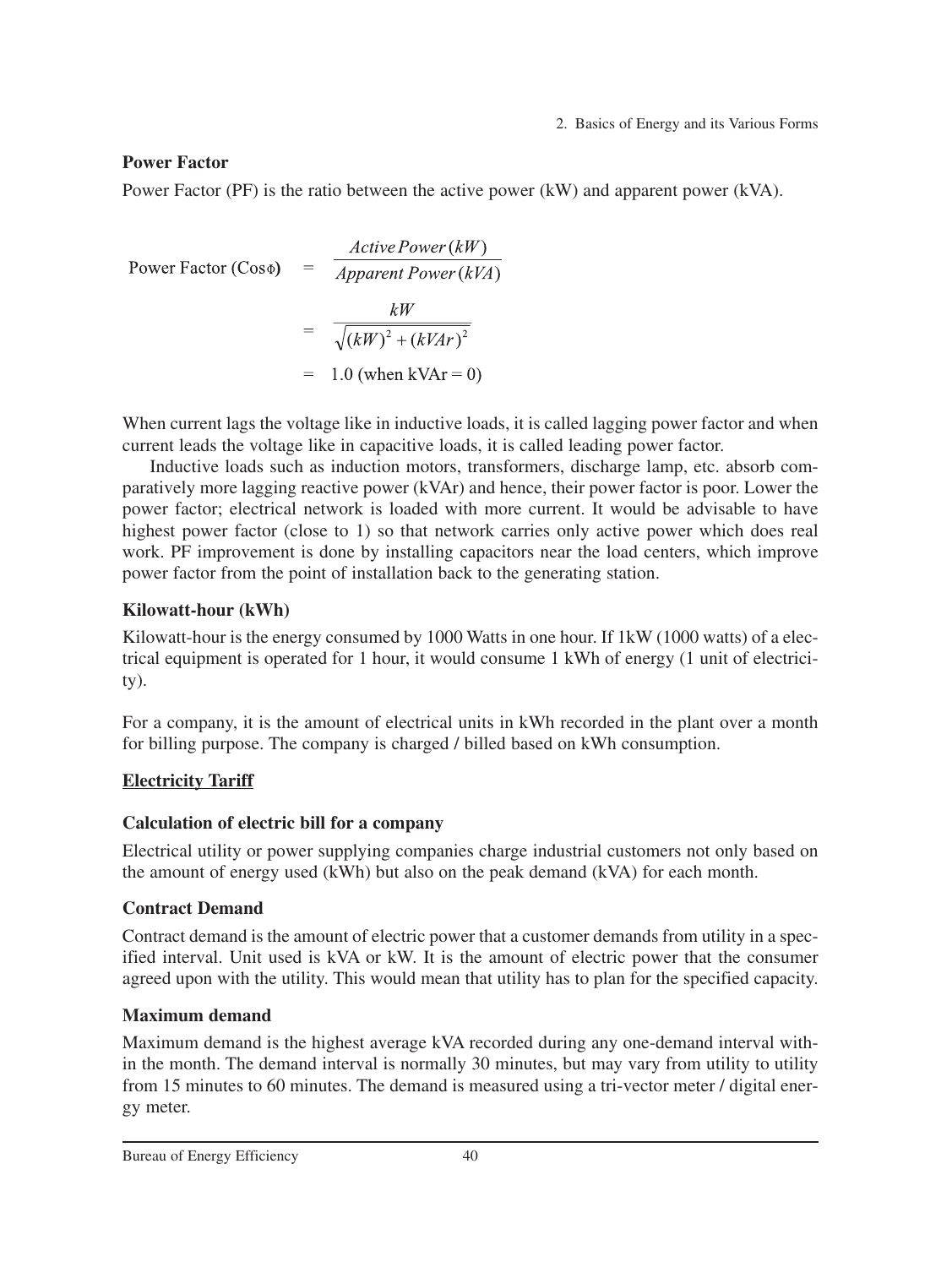#### **Prediction of Load**

While considering the methods of load prediction, some of the terms used in connection with power supply must be appreciated.

Connected Load - is the nameplate rating (in kW or kVA) of the apparatus installed on a consumer's premises.

Demand Factor - is the ratio of maximum demand to the connected load.

Load Factor - The ratio of average load to maximum load.

*Maximum Load* Load Factor =  $\frac{\text{Average Load}}{\text{Mean to the original image}}$ 

The load factor can also be defined as the ratio of the energy consumed during a given period to the energy, which would have been used if the maximum load had been maintained throughout that period. For example, load factor for a day (24 hours) will be given by:

*Maximum load recorded x 24 Hours Energy consumed during hours Load Factor* 24  $=\frac{Energy\ consumed\ during\ 24}{24}$ 

#### **PF Measurement**

A power analyzer can measure PF directly, or alternately kWh, kVAh or kVArh readings are recorded from the billing meter installed at the incoming point of supply. The relation kWh / kVAh gives the power factor.

#### **Time of Day (TOD) Tariff**

Many electrical utilities like to have flat demand curve to achieve high plant efficiency. They encourage user to draw more power during off-peak hours (say during night time) and less power during peak hours. As per their plan, they offer TOD Tariff, which may be incentives or disincentives. Energy meter will record peak and nonpeak consumption separately by timer control. TOD tariff gives



opportunity for the user to reduce their billing, as off peak hour tariff charged are quite low in comparison to peak hour tariff.

Bureau of Energy Efficiency 41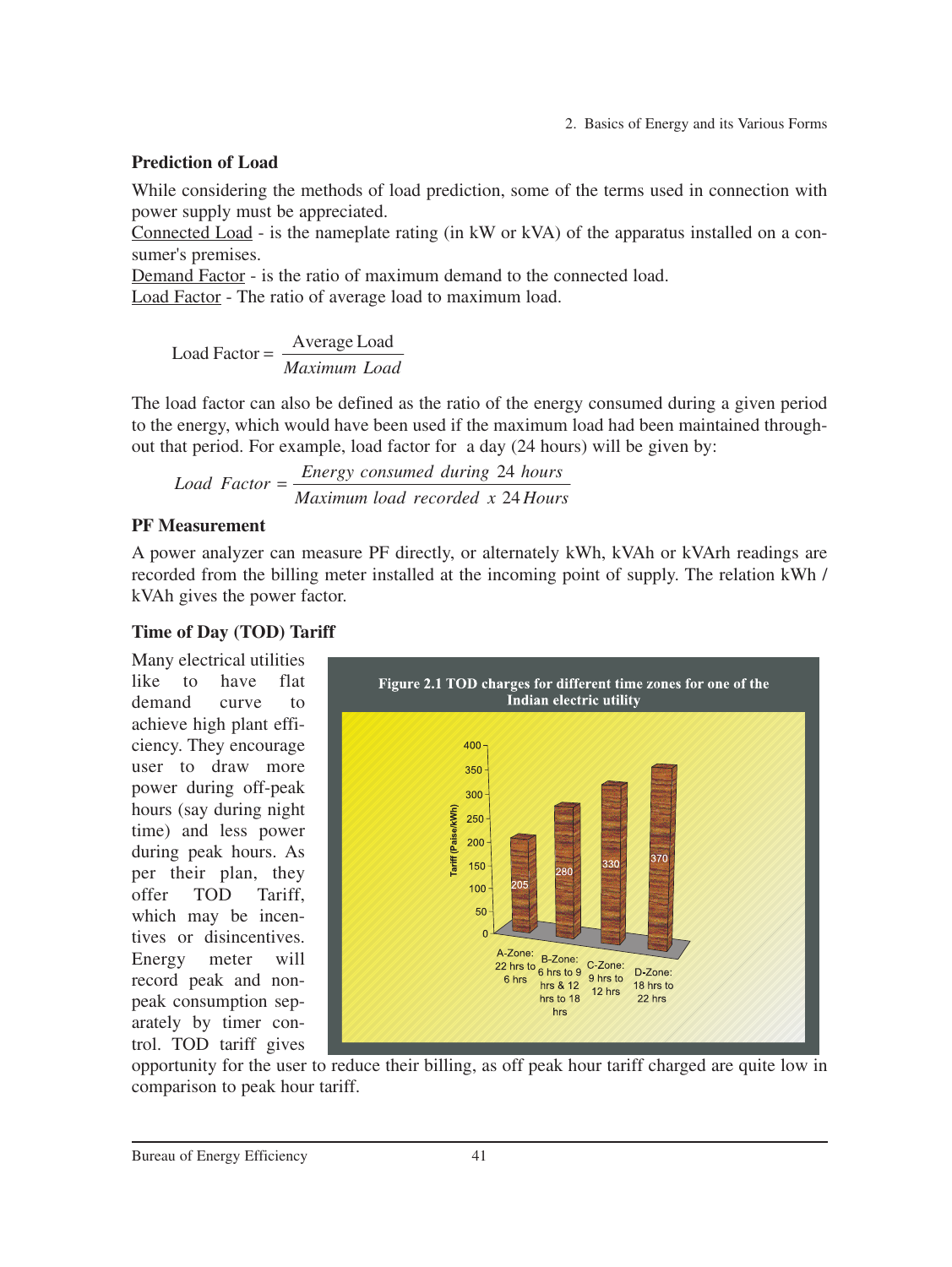## **Three phase AC power measurement**

Most of the motive drives such as pumps, compressors, machines etc. operate with 3 phase AC Induction motor. Power consumption can be determined by using the relation.

# $Power = \sqrt{3}$  x V x I x Cos $\Phi$

Portable power analysers /instruments are available for measuring all electrical parameters.

# **Example:**

*A 3-phase AC induction motor (20 kW capacity) is used for pumping operation. Electrical parameter such as current, volt and power factor were measured with power analyzer. Find energy consumption of motor in one hour? (line volts. = 440 V, line current = 25 amps and PF = 0.90).*

**Energy consumption =**  $\sqrt{3}$  *x* 0.440 (kV) *x* 25(A) *x* 0.90(PF) *x* 1(hour) = 17.15 kWh

## **Motor loading calculation**

The nameplate details of motor, kW or HP indicate the output parameters of the motor at full load. The voltage, amps and PF refer to the rated input parameters at full load.

# **Example:**

*A three phase,10 kW motor has the name plate details as 415 V, 18.2 amps and 0.9 PF. Actual input measurement shows 415 V, 12 amps and 0.7 PF which was measured with power analyzer during motor running.*

| Rated output at full load                                                                               | $= 10 \text{ kW}$                                       |
|---------------------------------------------------------------------------------------------------------|---------------------------------------------------------|
| Rated input at full load                                                                                | $= 1.732 \times 0.415 \times 18.2 \times 0.9 = 11.8$ kW |
| The rated efficiency of motor at full load                                                              | $= (10 \times 100) / 11.8 = 85\%$                       |
| Measured (Actual) input power                                                                           | $= 1.732x$ 0.415 x 12x 0.7 = 6.0 kW                     |
| Motor loading $\% = \frac{Measured \ kW}{Rated \ kW} \times 100 = \frac{6.0}{11.8} \times 100 = 51.2\%$ |                                                         |

## **Which applications use single-phase power in an industry?**

Single-phase power is mostly used for lighting, fractional HP motors and electric heater applications.

# **Example :**

*A 400 Watt mercury vapor lamp was switched on for 10 hours per day. The supply volt is 230 V. Find the power consumption per day? (Volt = 230 V, Current = 2 amps, PF = 0.8)*

Electricity consumption (kWh) =  $V \times I \times \cos \Phi \times$  No of Hours  $= 0.230 \times 2 \times 0.8 \times 10 = 3.7$  kWh or Units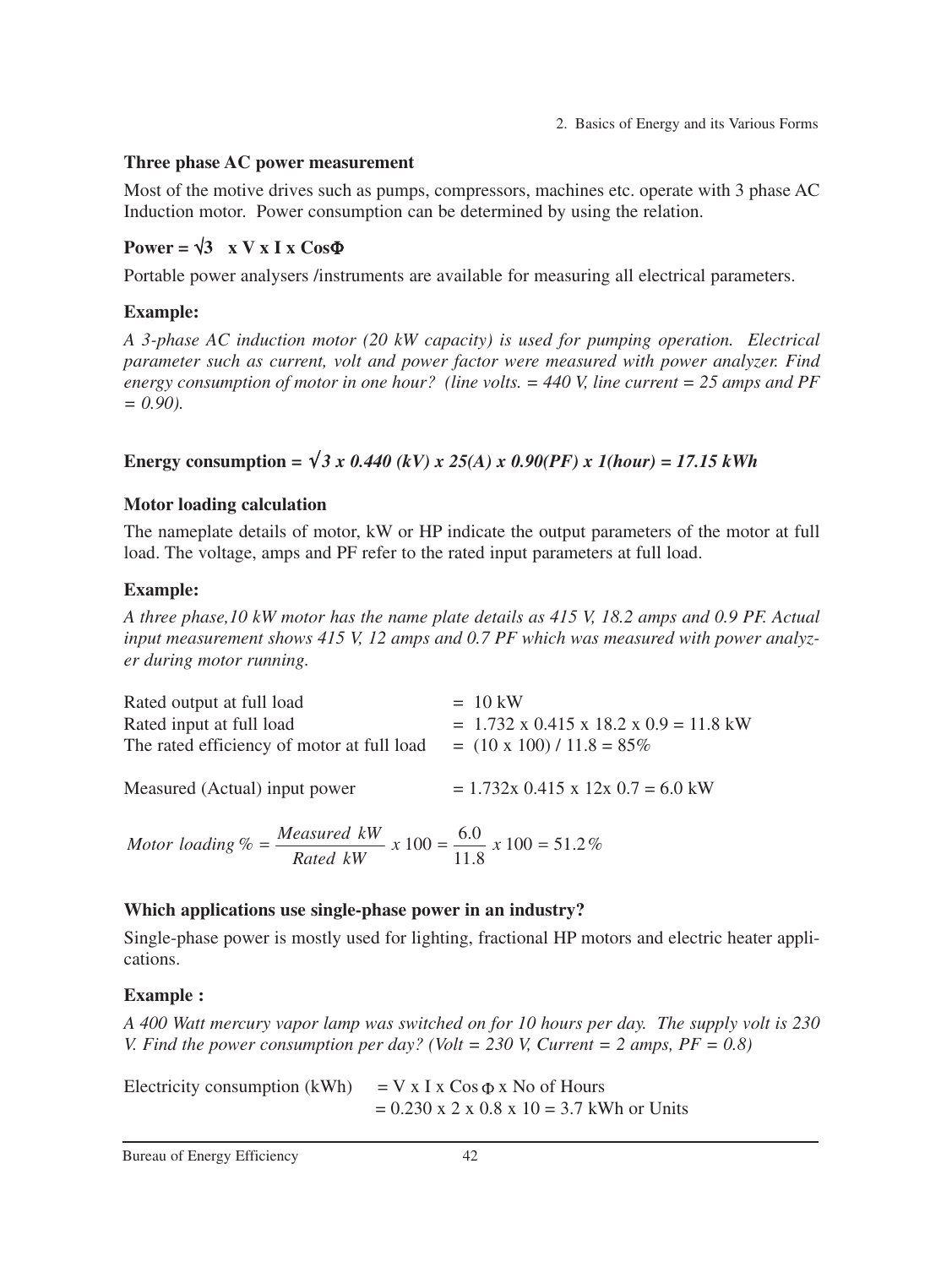#### **Example :**

*An electric heater of 230 V, 5 kW rating is used for hot water generation in an industry. Find electricity consumption per hour (a) at the rated voltage (b) at 200 V*

- (a) Electricity consumption (kWh) at rated voltage  $= 5 \text{ kW} \times 1 \text{ hour} = 5 \text{ kWh}$ .
- (b) Electricity consumption at 200 V (kWh) =  $(200 / 230)^2$  x 5 kW x 1 hour = 3.78 kWh.

# **2.4 Thermal Energy Basics**

#### **Temperature and Pressure**

Temperature and pressure are measures of the physical state of a substance. They are closely related to the energy contained in the substance. As a result, measurements of temperature and pressure provide a means of determining energy content.

#### **Temperature**

It is the degree of hotness or coldness measured on a definite scale. Heat is a form of energy; temperature is a measure of its thermal effects. In other words, temperature is a means of determining sensible heat content of the substance

In the Celsius scale the freezing point of water is  $0^{\circ}$ C and the boiling point of water is  $100^{\circ}$ C at atmospheric pressure.

To change temperature given in Fahrenheit (°F) to Celsius (°C) Start with ( ${}^{\circ}$ F); subtract 32; multiply by 5; divide by 9; the answer is ( ${}^{\circ}$ C)

To change temperature given in Celsius (°C) to Fahrenheit (°F) Start with ( $^{\circ}$ C); multiply by 9; divide by 5; add on 32; the answer is ( $^{\circ}$ F)

$$
^{\circ}
$$
C = ( $^{\circ}$ F - 32) x 5/9

#### **Pressure**

It is the force per unit area applied to outside of a body. When we heat a gas in a confined space, we create more force; a pressure increase. For example, heating the air inside a balloon will cause the balloon to stretch as the pressure increases.

Pressure, therefore, is also indicative of stored energy. Steam at high pressures contains much more energy than at low pressures.

#### **Heat**

Heat is a form of energy, a distinct and measurable property of all matter. The quantity of heat depends on the quantity and type of substance involved.

#### **Unit of Heat**

Calorie is the unit for measuring the quantity of heat. It is the quantity of heat, which can raise the temperature of 1 g of water by  $1^{\circ}C$ .

Calorie is too small a unit for many purposes. Therefore, a bigger unit Kilocalorie (1 Kilocalorie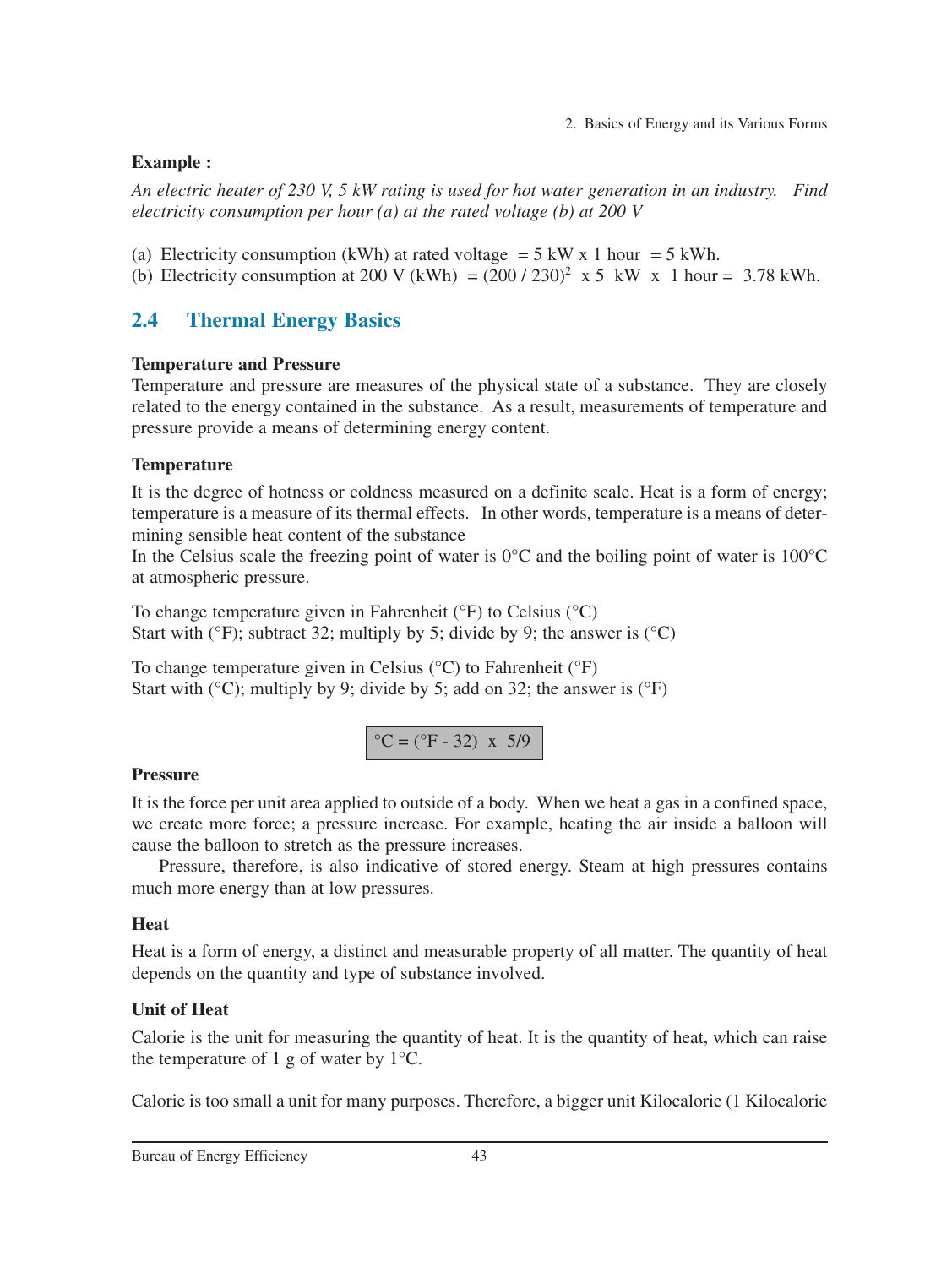= 1000 calories) is used to measure heat. 1 kilocalorie can raise the temperature of 1000g (i.e. 1kg) of water by  $1^{\circ}$ C.

However, nowadays generally joule as the unit of heat energy is used. It is the internationally accepted unit. Its relationship with calorie is as follows:

$$
1 Calorie = 4.187 J
$$

#### **Specific Heat**

If the same amount of heat energy is supplied to equal quantities of water and milk, their temperature goes up by different amounts. This property is called the specific heat of a substance and is defined as the quantity of heat required to raise the temperature of 1kg of a substance through 1°C.

The specific heat of water is very high as compared to other common substances; it takes a lot of heat to raise the temperature of water. Also, when water is cooled, it gives out a large quantity of heat.

| <b>TABLE 2.1 SPECIFIC HEAT OF SOME COMMON</b><br><b>SUBSTANCES</b> |      |  |  |
|--------------------------------------------------------------------|------|--|--|
| Specific Heat (Joules / kg $\degree$ C)<br><b>Substance</b>        |      |  |  |
| Lead                                                               | 130  |  |  |
| Mercury                                                            | 140  |  |  |
| <b>Brass</b>                                                       | 380  |  |  |
| Copper                                                             | 390  |  |  |
| Iron                                                               | 470  |  |  |
| Glass                                                              | 670  |  |  |
| Aluminium                                                          | 910  |  |  |
| Rubber                                                             | 1890 |  |  |
| Ice                                                                | 2100 |  |  |
| Alcohol                                                            | 2400 |  |  |
| Water                                                              | 4200 |  |  |

#### **Sensible heat**

It is that heat which when added or subtracted results in a change of temperature.

#### **Quantity of Heat**

The quantity of heat, Q, supplied to a substance to increase its temperature by t<sup>o</sup>C depends on

- mass of the substance  $(m)$
- increase in temperature  $(∆t)$
- specific heat of the substance  $(C_p)$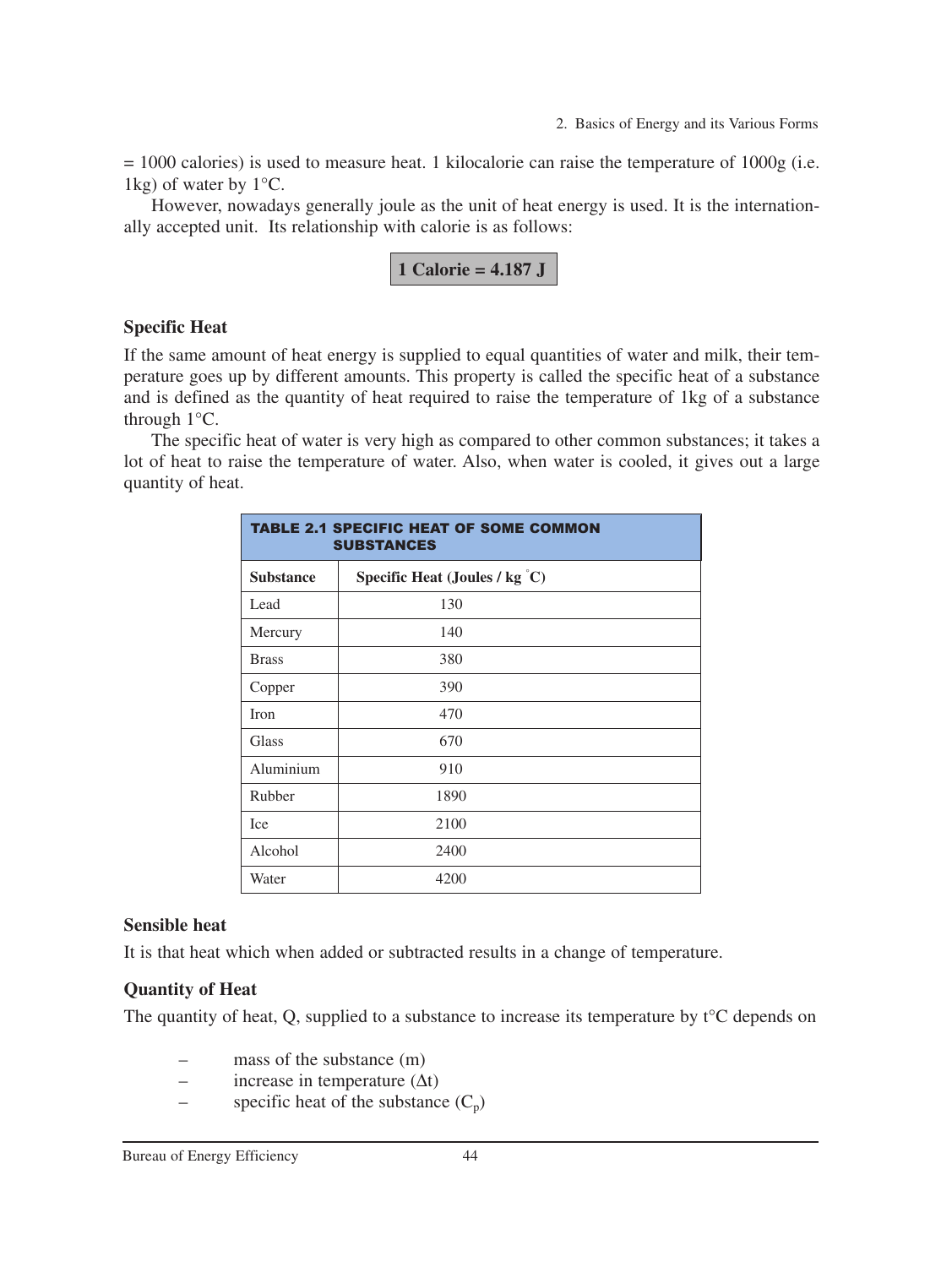The quantity of heat is given by:

 $Q =$  mass x specific heat x increase in temperature  $Q = m x C_p x \Delta t$ 

### **Phase Change**

The change of state from the solid state to a liquid state is called fusion. The fixed temperature at which a solid changes into a liquid is called its melting point.

The change of a state from a liquid state to a gas is called vaporization.

#### **Latent heat of fusion**

The latent heat of fusion of a substance is the quantity of heat required to convert 1kg solid to liquid state without change of temperature. It is represented by the symbol L. Its unit is Joule per kilogram (J/Kg)

Thus, L (ice) =  $336000$  J/kg,

## **Latent Heat of Vaporization**

The latent heat of vaporization of a substance is the quantity of heat required to change 1kg of the substance from liquid to vapour state without change of temperature. It is also denoted by the symbol L and its unit is also J/kg. The latent heat of vaporization of water is 22,60,000 J/kg.

When 1 kg of steam at  $100^{\circ}$ C condenses to form water at  $100^{\circ}$ C, it gives out 2260 kJ (540) kCals) of heat. Steam gives out more heat than an equal amount of boiling water because of its latent heat.

## **Latent heat**

It is the change in heat content of a substance, when its physical state is changed without a change in temperature.

## **Super Heat**

The heating of vapour, particularly saturated steam to a temperature much higher than the boiling point at the existing pressure. This is done in power plants to improve efficiency and to avoid condensation in the turbine.

## **Humidity**

The moisture content of air is referred to as humidity and may be expressed in two ways: specific humidity and relative humidity.

## **Specific Humidity**

It is the actual weight of water vapour mixed in a kg of dry air.

## **Humidity Factor**

Humidity factor =  $kg$  of water per kg of dry air (kg/kg).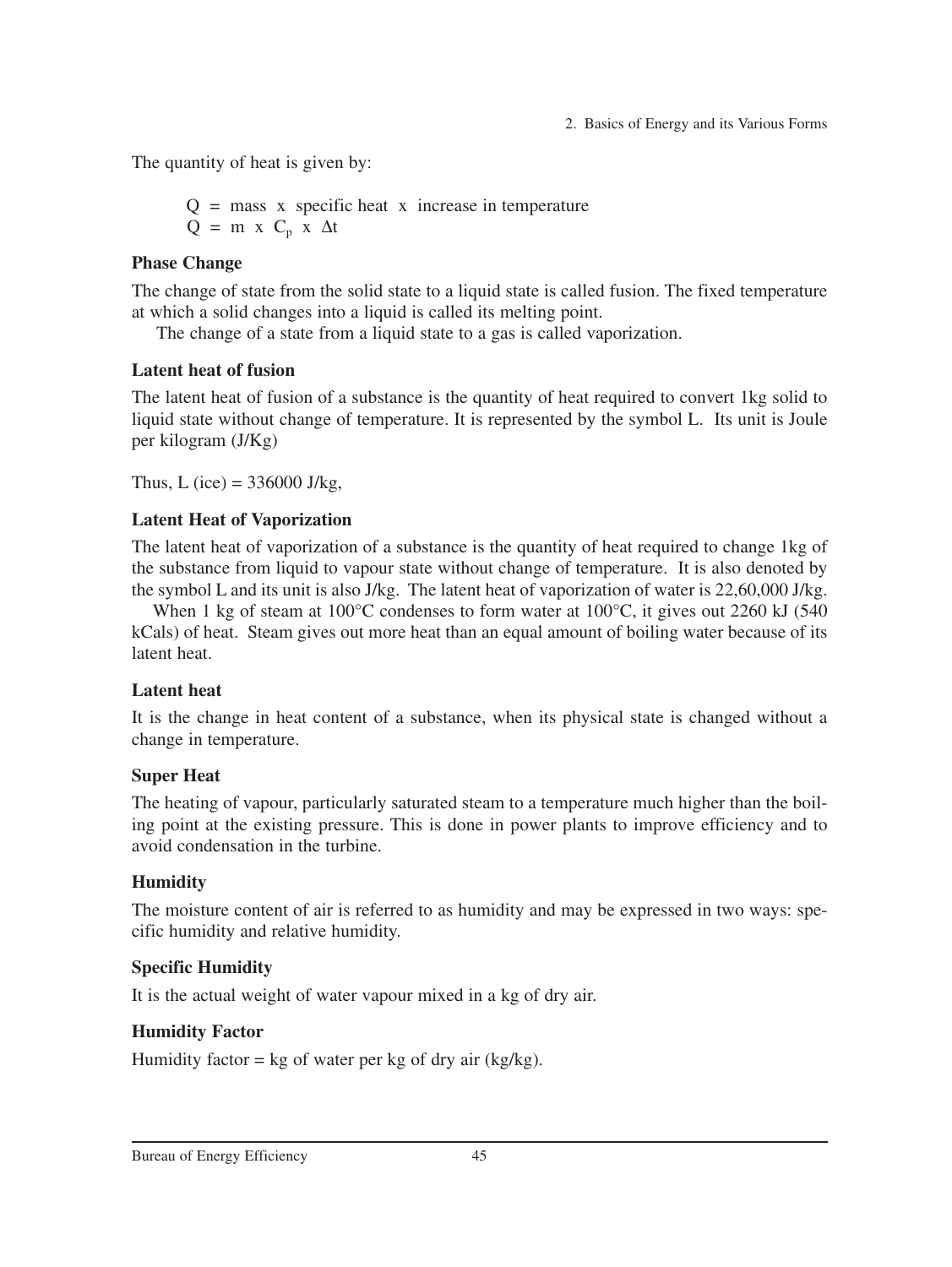### **Relative Humidity (RH)**

It is the measure of degree of saturation of the air at any dry-bulb (DB) temperature. Relative humidity given as a percentage is the actual water content of the air divided by the moisture content of fully saturated air at the existing temperature.

## **Dew Point**

It is the temperature at which condensation of water vapour from the air begins as the temperature of the air-water vapour mixture falls.

## **Dry bulb Temperature**

It is an indication of the sensible heat content of air-water vapour mixtures.

## **Wet bulb Temperature**

It is a measure of total heat content or enthalpy. It is the temperature approached by the dry bulb and the dew point as saturation occurs.

## **Dew Point Temperature**

It is a measure of the latent heat content of air-water vapour mixtures and since latent heat is a function of moisture content, the dew point temperature is determined by the moisture content.

## **Fuel Density**

Density is the ratio of the mass of the fuel to the volume of the fuel at a stated temperature.

## **Specific gravity of fuel**

The density of fuel, relative to water, is called specific gravity. The specific gravity of water is defined as 1. As it is a ratio there are no units. Higher the specific gravity, higher will be the heating values.

## **Viscosity**

The viscosity of a fluid is a measure of its internal resistance to flow. All liquid fuels decrease in viscosity with increasing temperature

## **Calorific Value**

Energy content in an organic matter (Calorific Value) can be measured by burning it and measuring the heat released. This is done by placing a sample of known mass in a bomb calorimeter, a device that is completely sealed and insulated to prevent heat loss. A thermometer is placed inside (but it can be read from the outside) and the increase in temperature after the sample is burnt completely is measured. From this data, energy content in the organic matter can be found out.

The heating value of fuel is the measure of the heat released during the complete combustion of unit weight of fuel. It is expressed as Gross Calorific Value (GCV) or Net Calorific Value (NCV). The difference between GCV and NCV is the heat of vaporization of the moisture and atomic hydrogen (conversion to water vapour) in the fuel. Typical GCV and NCV for heavy fuel oil are 10,500 kcal/kg and 9,800 kcal/kg.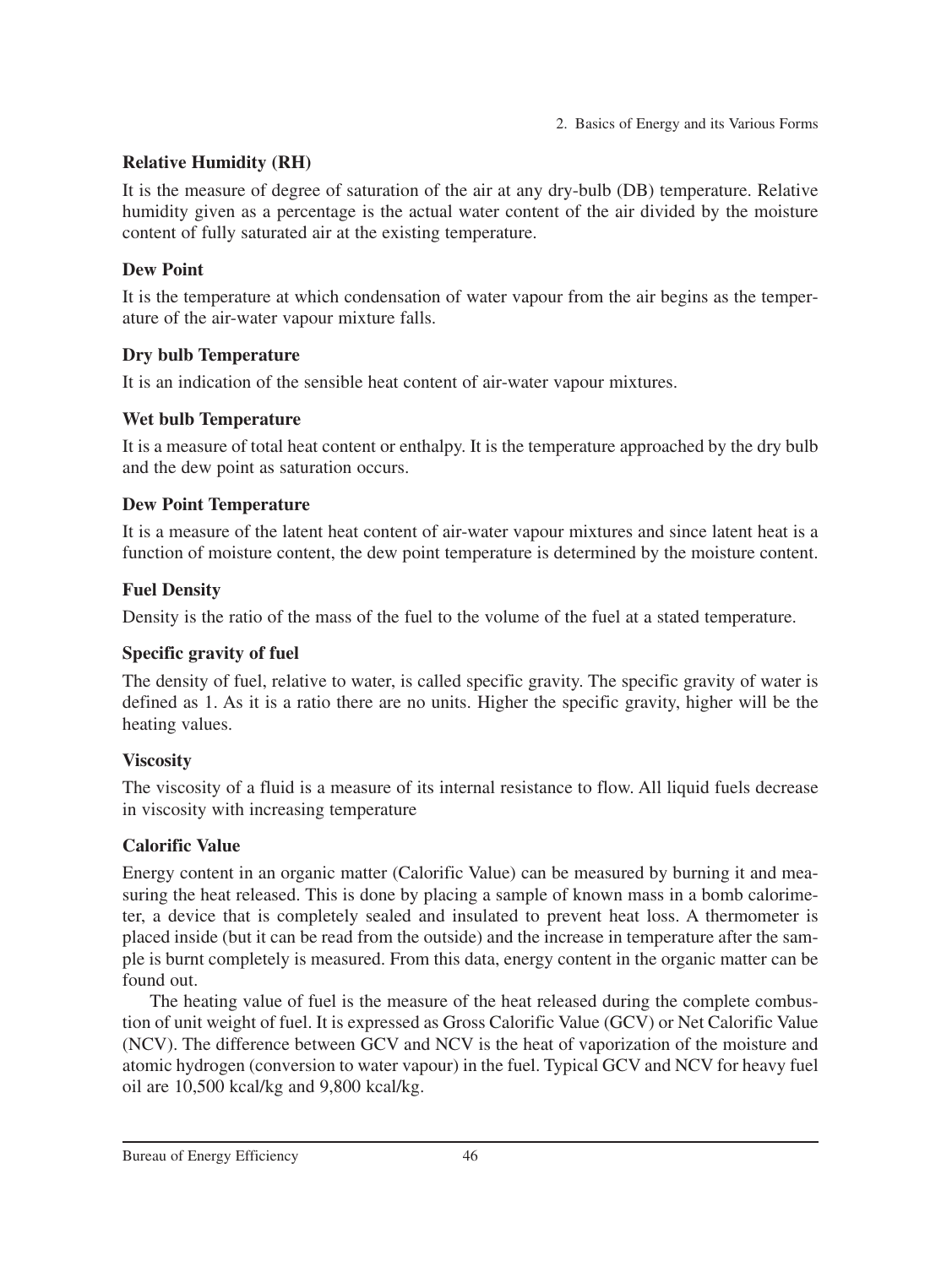#### **Heat Transfer**

Heat will always be transferred from higher temperature to lower temperature independent of the mode. The energy transferred is measured in Joules (kcal or Btu). The rate of energy transfer, more commonly called heat transfer, is measured in Joules/second (kcal/hr or Btu/hr). Heat is transferred by three primary modes:

- o Conduction (Energy transfer in a solid)
- o Convection (Energy transfer in a fluid)
- o Radiation (Does not need a material to travel through)

#### **Conduction**

The conduction of heat takes place, when two bodies are in contact with one another. If one body is at a higher temperature than the other, the motion of the molecules in the hotter body will vibrate the molecules at the point of contact in the cooler body and consequently result in increase in temperature.

The amount of heat transferred by conduction depends upon the temperature difference, the properties of the material involved, the thickness of the material, the surface contact area, and the duration of the transfer.

Good conductors of heat are typically substances that are dense as they have molecules close together. This allows the molecular agitation process to permeate the substance easily. So, metals are good conductors of heat, while gaseous substance, having low densities or widely spaced molecules, are poor conductors of heat. Poor conductors of heat are usually called insulators.

The measure of the ability of a substance to insulate is its thermal resistance. This is commonly referred to as the R-value (RSI in metric). The R-value is generally the inverse of the thermal conductivity, the ability to conduct heat.

Typical units of measure for conductive heat transfer are:

```
Per unit area (for a given thickness)
Metric (SI): Watt per square meter (W/m<sup>2</sup>)
```
Overall Metric (SI) : Watt (W) or kilowatts (kW)

#### **Convection**

The transfer of heat by convection involves the movement of a fluid such as a gas or liquid from the hot to the cold portion. There are two types of convection: natural and forced.

In case of natural convection, the fluid in contact with or adjacent to a high temperature body is heated by conduction. As it is heated, it expands, becomes less dense and consequently rises. This begins a fluid motion process in which a circulating current of fluid moves past the heated body, continuously transferring heat away from it.

In the case of forced convection, the movement of the fluid is forced by a fan, pump or other external means. A centralized hot air heating system is a good example of forced convection.

Convection depends on the thermal properties of the fluid as well as surface conditions at the body and other factors that affect the ability of the fluid to flow. With a low conductivity fluid such as air, a rough surface can trap air against the surface reducing the conductive heat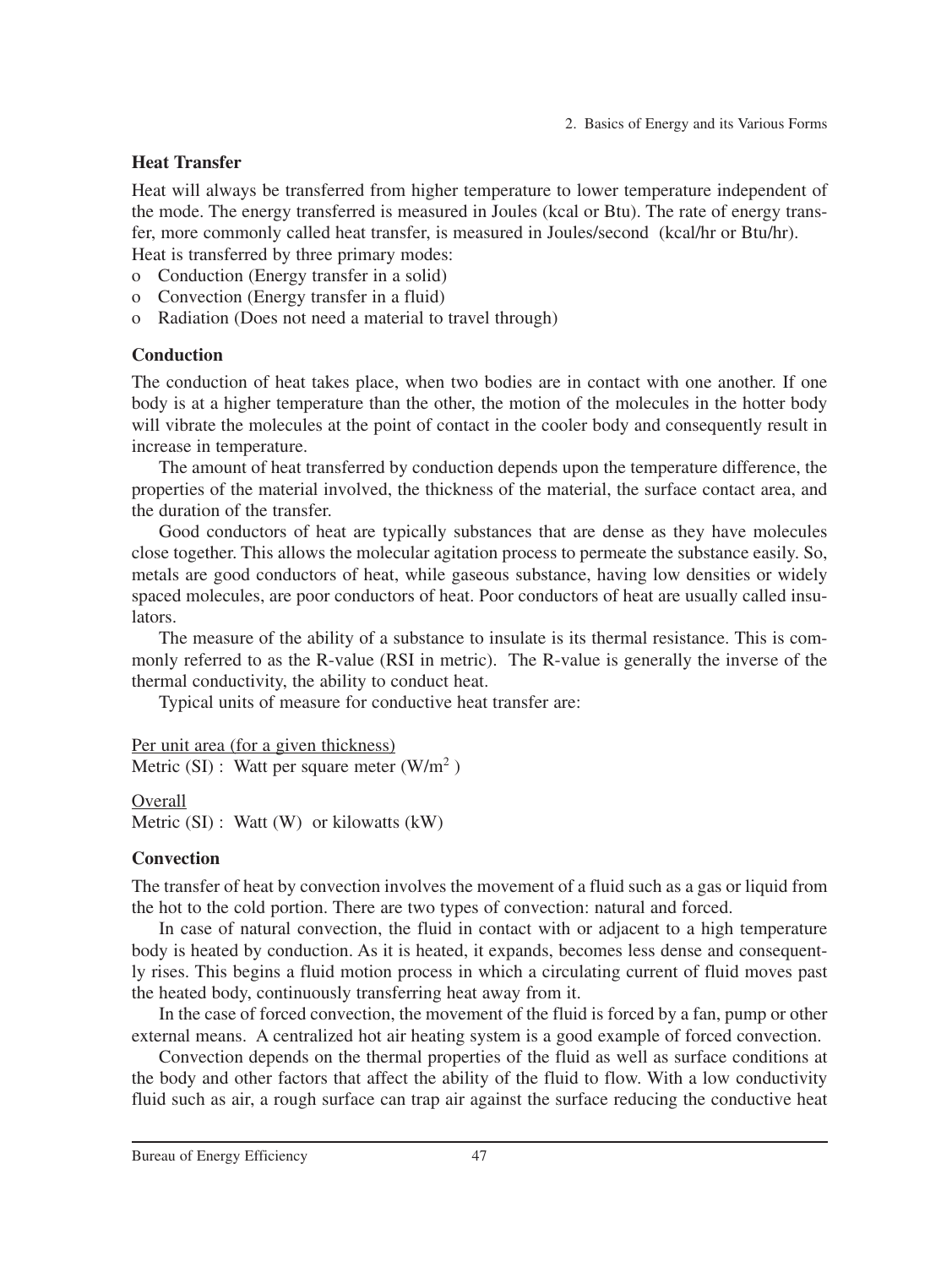transfer and consequently reducing the convective currents.

Units of measure for rate of convective heat transfer are:

Metric  $(SI)$  : Watt  $(W)$  or kilowatts  $(kW)$ 

#### **Thermal Radiation**

Thermal radiation is a process in which energy is transferred by electromagnetic waves similar to light waves. These waves may be both visible (light) and invisible. A very common example of thermal radiation is a heating element on a heater. When the heater element is first switched on, the radiation is invisible, but you can feel the warmth it radiates. As the element heats, it will glow orange and some of the radiation is now visible. The hotter the element, the brighter it glows and the more radiant energy it emits.

The key processes in the interaction of a substance with thermal radiation are:

| Absorption   | the process by which radiation enters a body and                  |
|--------------|-------------------------------------------------------------------|
|              | becomes heat                                                      |
| Transmission | the process by which radiation passes through a body              |
| Reflection   | the process by which radiation is neither absorbed or transmitted |
|              | through the body; rather it bounces off                           |
|              |                                                                   |

Objects receive thermal radiation when they are struck by electromagnetic waves, thereby agitating the molecules and atoms. More agitation means more energy and a higher temperature. Energy is transferred to one body from another without contact or transporting medium such as air or water. In fact, thermal radiation heat transfer is the only form of heat transfer possible in a vacuum.

All bodies emit a certain amount of radiation. The amount depends upon the body's temperature and nature of its surface. Some bodies only emit a small amount of radiant energy for their temperature, commonly called low emissivity materials (abbreviated low-E). Low-E windows are used to control the heat radiation in and out of buildings. Windows can be designed to reflect, absorb and transmit different parts of the sun's radiant energy.

The condition of a body's surface will determine the amount of thermal radiation that is absorbed, reflected or re-emitted. Surfaces that are black and rough, such as black iron, will absorb and re-emit almost all the energy that strikes them. Polished and smooth surfaces will not absorb, but reflect, a large part of the incoming radiant energy.

Typical units of measure for rate of radiant heat transfer Metric (SI) Watt per square meter  $(W/m^2)$ 

#### **Evaporation**

The change by which any substance is converted from a liquid state and carried off as vapour.

*Example: People are cooled by evaporation of perspiration from the skin and refrigeration is accomplished by evaporating the liquid refrigerant. Evaporation is a cooling process.*

#### **Condensation**

The change by which any substance is converted from a gaseous state to liquid state.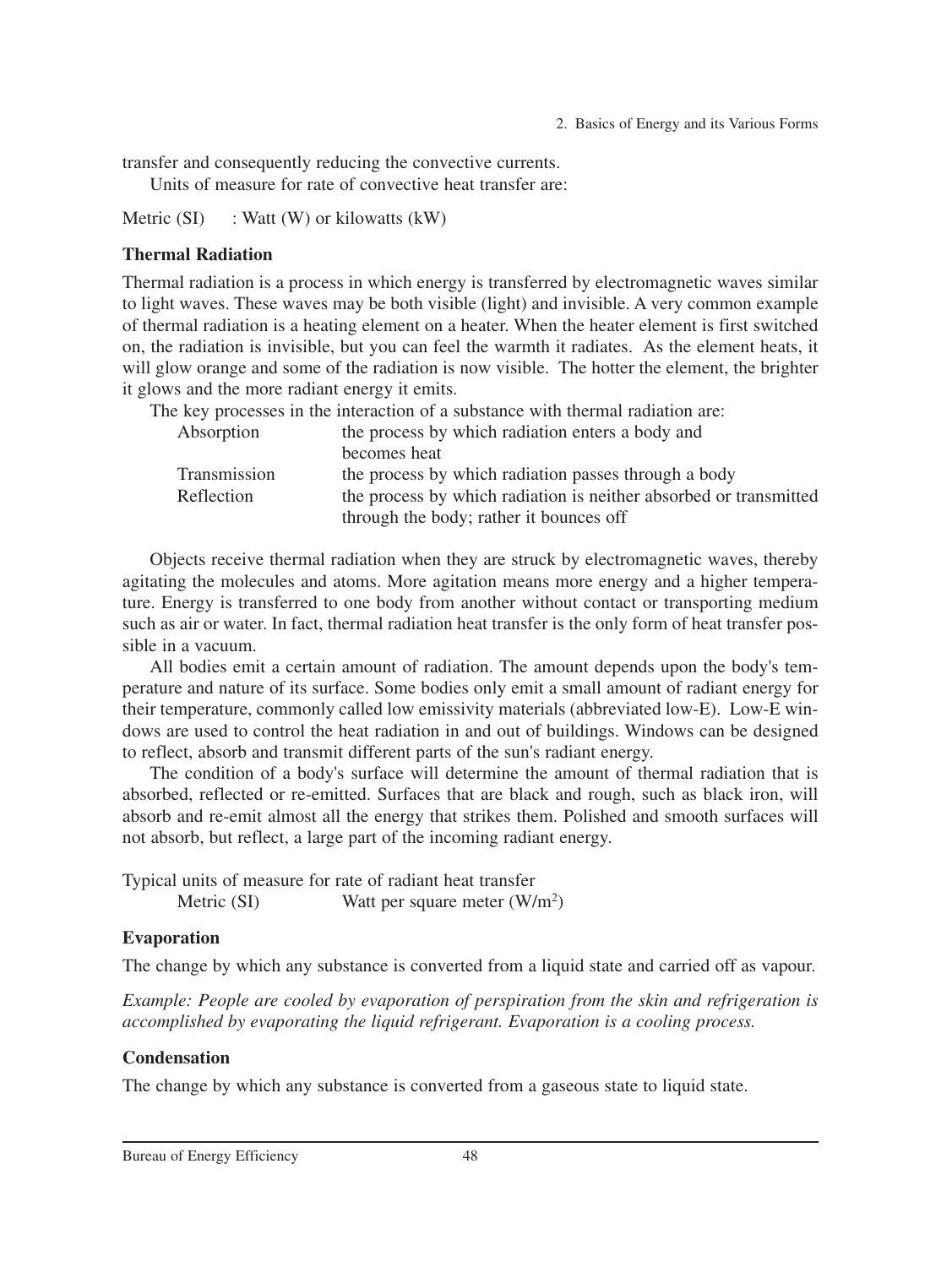Example: Condensation on the other hand is a heating process. As molecules of vapour condense and become liquid, their latent heat of vapourisation evidences itself again as sensible heat, indicated by a rise in temperature. This heating effect of condensation is what causes the considerable rise in atmospheric temperature often noted as fog forms and as rain or snow begins to fall.

### **Steam**

Steam has been a popular mode of conveying energy, since the industrial revolution. The following characteristics of steam make it so popular and useful to the industry:

- High specific heat and latent heat
- High heat transfer coefficient
- Easy to control and distribute
- Cheap and inert

Steam is used for generating power and also used in process industries, such as, sugar, paper, fertilizer, refineries, petrochemicals, chemical, food, synthetic fibre and textiles. In the process industries, the high pressure steam produced in the boiler, is first expanded in a steam turbine for generating power. The extraction or bleed from the turbine, which are generally at low pressure, are used for the process. This method of producing power, by using the steam generated for process in the boiler, is called "Cogeneration."

## **How to read a Steam Table?**

Select the pressure and temperature of the steam at which you want to find the enthalpy. Read the intersection of pressure and temperature for enthalpy (Heat content in the steam)

#### **First law of Thermodynamics**

It states that energy may be converted from one form to another, but it is never lost from the system.

## **Second Law of Thermodynamics**

- In any conversion of energy from one form to another, some amount of energy will be dis sipated as heat.
- Thus no energy conversion is 100 % efficient.
- This principle is used in energy equipment efficiency calculations.

## **Law of Conservation of Matter**

- In any physical or chemical change, matter is neither created nor destroyed, but it may be changed from one form to another.
- For example, if a sample of coal were burnt in an enclosed chamber, carbon in coal would end up as  $CO<sup>2</sup>$  in the air inside the chamber; In fact, for every carbon atom there would be one carbon dioxide molecule in the combustion products (each of which has one carbon atom). So the carbon atoms would be conserved, and so would every other atom. Thus, no matter would be lost during this conversion of the coal into heat.
- This principle is used in energy and material balance calculations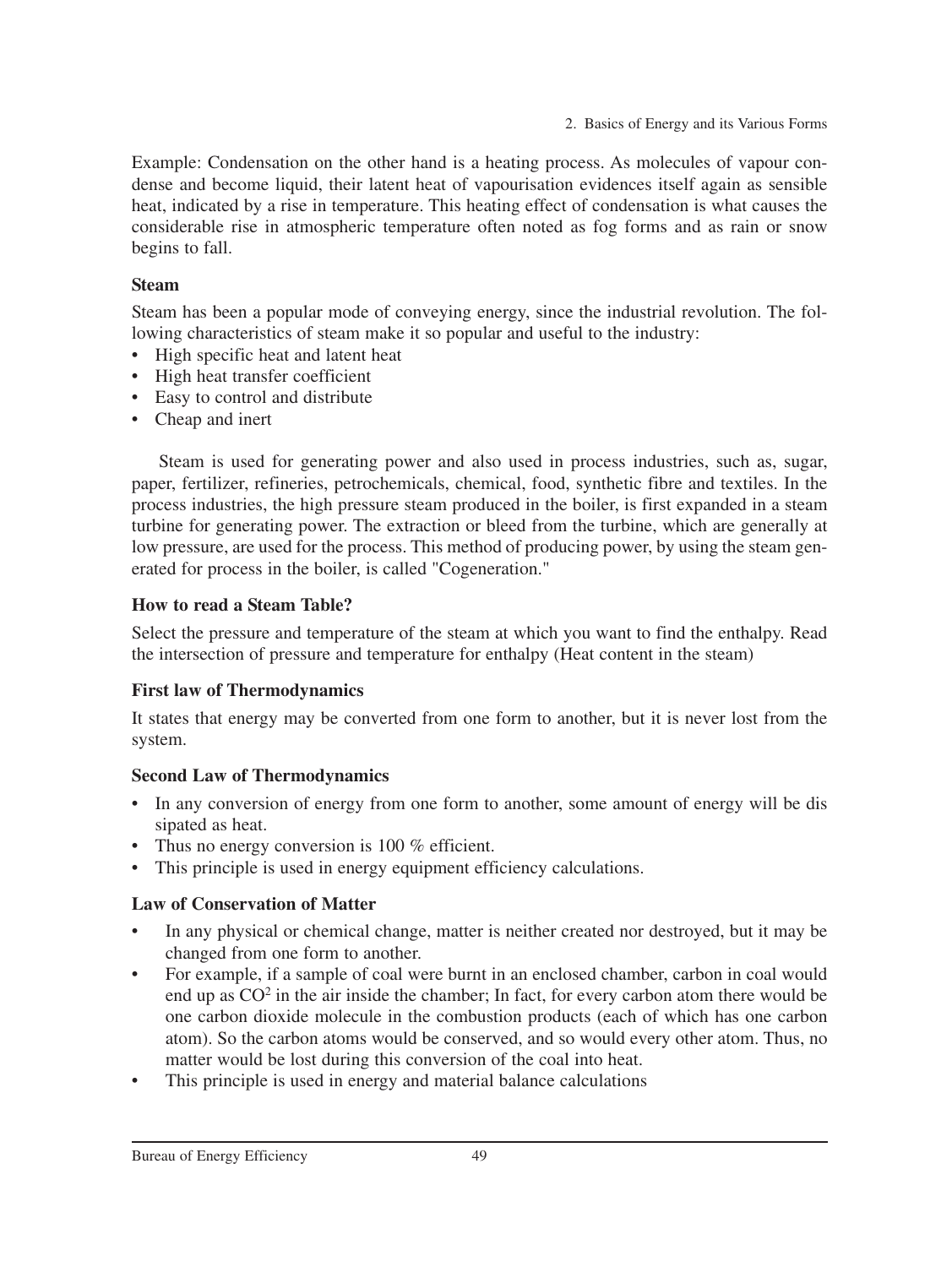# **2.5 Units and Conversions**

The energy units are wide and varied. The usage of units varies with country, industry sector, systems such as FPS, CGS, MKS and SI, and also with generations of earlier period using FPS and recent generations using MKS. Even technology/equipment suppliers adopt units that are different from the one being used by the user of that technology/equipment. For example some compressor manufacturers specify output in m<sup>3</sup>/min while some specify in cubic feet/minute or even in litres/second. All this cause confusion and hence the need for this chapter on units and conversions.

#### **Energy Units**

| 1 MW             | 1,000 kW                            |
|------------------|-------------------------------------|
| $1 \text{ kW}$   | 1,000 Watts                         |
| $1$ kWh          | 3,412 Btu                           |
| $1$ kWh          | 1.340 Hp hours                      |
| 1,000 Btu        | $0.293$ kWh                         |
| 1 Therm          | 100,000 Btu (British Thermal Units) |
| 1 Million Btu    | 293.1 Kilowatt hours                |
| 100,000 Btu      | 1 Therm                             |
| 1 Watt           | 3.412 Btu per hour                  |
| 1 Horsepower     | 746 Watts or 0.746 Kilo Watts       |
| 1 Horsepower hr. | 2,545 Btu                           |
| 1 kJ             | 0.239005 Kilocalories               |
| 1 Calorie        | 4.187 Joules                        |
| 1 kcal/Kg        | $1.8$ Btu's/lb.                     |
| 1 Million Btu    | 252 Mega calories                   |
| 1 Btu            | 252 Calories                        |
| 1 Btu            | 1,055 Joules                        |
| 1 Btu/lb.        | 2.3260 kJ/kg                        |
| 1 Btu/lb.        | 0.5559 Kilocalories/kg              |
|                  |                                     |

1 barrel of oil = 42 U.S. gallons (gal) =  $0.16$  cubic meters (m<sup>3</sup>)

| <b>Power (Energy Rate) Equivalents</b> |                               |  |  |
|----------------------------------------|-------------------------------|--|--|
| 1 kilowatt (kW)                        | 1 kilo joule /second $(kJ/s)$ |  |  |
| 1 kilowatt (kW)                        | 3413 BTU/hour (Btu/hr.)       |  |  |
| 1 horsepower (hp)                      | 746 watts (0.746 kW)          |  |  |
| 1 Ton of refrigeration                 | 12000 Btu/hr.                 |  |  |

#### **Pressure:**

Gauge pressure is defined relative to the prevailing atmospheric pressure (101.325 kPa at sea level), or as absolute pressure:

Absolute Pressure = Gauge Pressure + Prevailing Atmospheric Pressure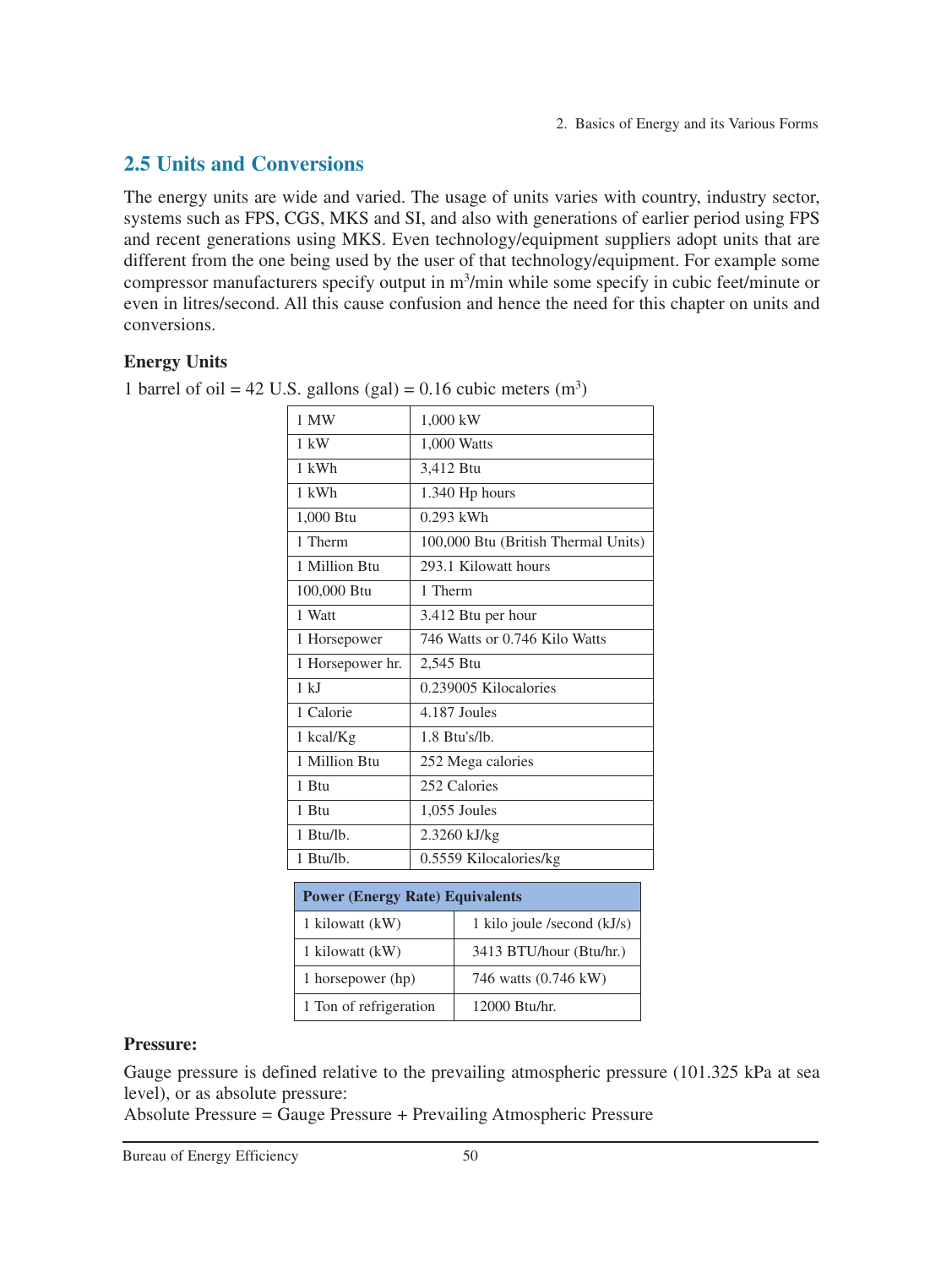Units of measure of pressure:

Metric (SI) : kilopascals (kPa) 1 pascal (Pa) = 1 Newton/m<sup>2</sup> (N/m<sup>2</sup>)

1 physical atmosphere (atm) =  $101325$  Pa = 760 mm of mercury (mm Hg)  $= 14.69$  lb-force/in<sup>2</sup> (psi)

#### **1** technical atmosphere (ata) = 1 kilogram-force/cm<sup>2</sup> (kg/cm<sup>2</sup>)=  $9.806650 \times 10^4$  Pa

#### **Power:**

**1 W = 1 J/s = 0.9478×10-3 Btu/s = 3.41214 Btu/hr**

**Fuel to kWh (Approximate conversion)**

| Natural gas     | $M^3$ x 10.6      | kWh |
|-----------------|-------------------|-----|
|                 | $Ft^3 \times 0.3$ | kWh |
|                 | therms $x$ 29.3   | kWh |
| LPG (propane)   | $m^3$ x 25        | kWh |
| Coal            | $kg \times 8.05$  | kWh |
| Coke            | $kg \times 10.0$  | kWh |
| Gas oil         | litres $x$ 12.5   | kWh |
| Light fuel oil  | litres $x$ 12.9   | kWh |
| Medium fuel oil | litres $x$ 13.1   | kWh |
| Heavy fuel oil  | litres $x$ 13.3   | kWh |

**Prefixes for units in the International System**

| <b>Prefix</b> | <b>Symbol</b> | <b>Power</b>    | <b>Example</b>       | <b>USA/Other</b>     |  |
|---------------|---------------|-----------------|----------------------|----------------------|--|
| exa           | E             | $10^{18}$       |                      | quintillion          |  |
| peta          | P             | $10^{15}$       | pentagram (Pg)       | quadrillion/billiard |  |
| tera          | T             | $10^{12}$       | terawatt (TW)        | trillion/billion     |  |
| giga          | G             | 10 <sup>9</sup> | gigawatt (GW)        | billion/milliard     |  |
| mega          | M             | $10^{6}$        | megawatt (MW)        | million              |  |
| kilo          | k             | $10^{3}$        | kilogram (kg)        |                      |  |
| hecto         | h             | $10^{2}$        | hectoliter (hl)      |                      |  |
| deka          | da            | 10 <sup>1</sup> | dekagram (dag)       |                      |  |
| deci          | d             | $10^{-1}$       | decimeter (dm)       |                      |  |
| centi         | $\mathbf{c}$  | $10^{-2}$       | centimeter (cm)      |                      |  |
| milli         | m             | $10^{-3}$       | millimeter (mm)      |                      |  |
| micro         | μ             | $10^{-6}$       | micrometer $(\mu m)$ |                      |  |
| nano          | n             | $10^{-9}$       | nanosecond (ns)      |                      |  |
| pico          | p             | $10^{-12}$      | picofarad (pf)       |                      |  |
| femto         | f             | $10^{-15}$      | femtogram (fg)       |                      |  |
| atto          | a             | $10^{-18}$      |                      |                      |  |

Bureau of Energy Efficiency 51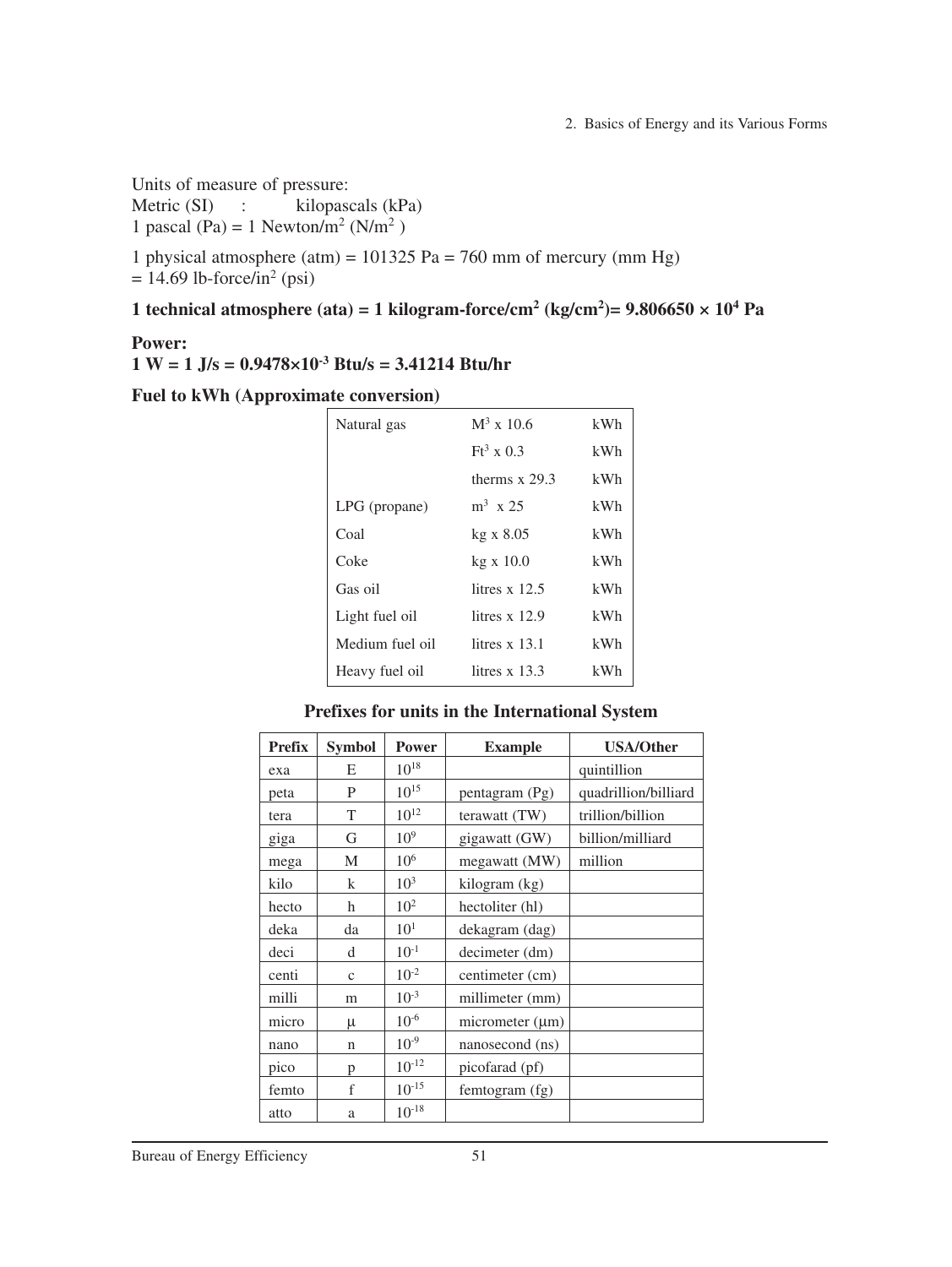| To:         | TJ                      | Gcal            | Mtoe                   | <b>MBtu</b>           | GWh                    |
|-------------|-------------------------|-----------------|------------------------|-----------------------|------------------------|
| From:       | Multiply by:            |                 |                        |                       |                        |
| TJ.         |                         | 238.8           | $2.388 \times 10^{-5}$ | 947.8                 | 0.2778                 |
| Gcal        | $4.1868 \times 10^{-3}$ | 1               | $10^{-7}$              | 3.968                 | $1.163 \times 10^{-3}$ |
| Mtoe        | $4.1868 \times 10^{4}$  | 10 <sup>7</sup> |                        | $3.968 \times 10^{7}$ | 11630                  |
| <b>MBtu</b> | $1.0551 \times 10^{-3}$ | 0.252           | $2.52 \times 10^{-8}$  |                       | $2.931 \times 10^{-4}$ |
| GWh         | 3.6                     | 860             | $8.6 \times 10^{-5}$   | 3412                  |                        |

## **Energy**

#### **Mass**

| To:             | kg           | t                     | 1t                    | st                     | 1b     |
|-----------------|--------------|-----------------------|-----------------------|------------------------|--------|
| From:           | multiply by: |                       |                       |                        |        |
| kilogram (kg)   |              | 0.001                 | $9.84 \times 10^{-4}$ | $1.102 \times 10^{-3}$ | 2.2046 |
| tonne $(t)$     | 1000         |                       | 0.984                 | 1.1023                 | 2204.6 |
| long ton $(lt)$ | 1016         | 1.016                 |                       | 1.120                  | 2240.0 |
| short ton (st)  | 907.2        | 0.9072                | 0.893                 |                        | 2000.0 |
| pound (lb)      | 0.454        | $4.54 \times 10^{-4}$ | $4.46 \times 10^{-4}$ | $5.0 \times 10^{-4}$   |        |

#### **Volume**

| To:                   | gal U.S.     | gal U.K. | bbl     | $ft^3$  |        | m <sup>3</sup> |
|-----------------------|--------------|----------|---------|---------|--------|----------------|
| From:                 | multiply by: |          |         |         |        |                |
| U.S. gallon $(gal)$   |              | 0.8327   | 0.02381 | 0.1337  | 3.785  | 0.0038         |
| $U.K.$ gallon $(gal)$ | 1.201        | 1        | 0.02859 | 0.1605  | 4.546  | 0.0045         |
| Barrel (bbl)          | 42.0         | 34.97    |         | 5.615   | 159.0  | 0.159          |
| Cubic foot $(ft^3)$   | 7.48         | 6.229    | 0.1781  | 1       | 28.3   | 0.0283         |
| Litre $(l)$           | 0.2642       | 0.220    | 0.0063  | 0.0353  |        | 0.001          |
| Cubic metre $(m^3)$   | 264.2        | 220.0    | 6.289   | 35.3147 | 1000.0 |                |